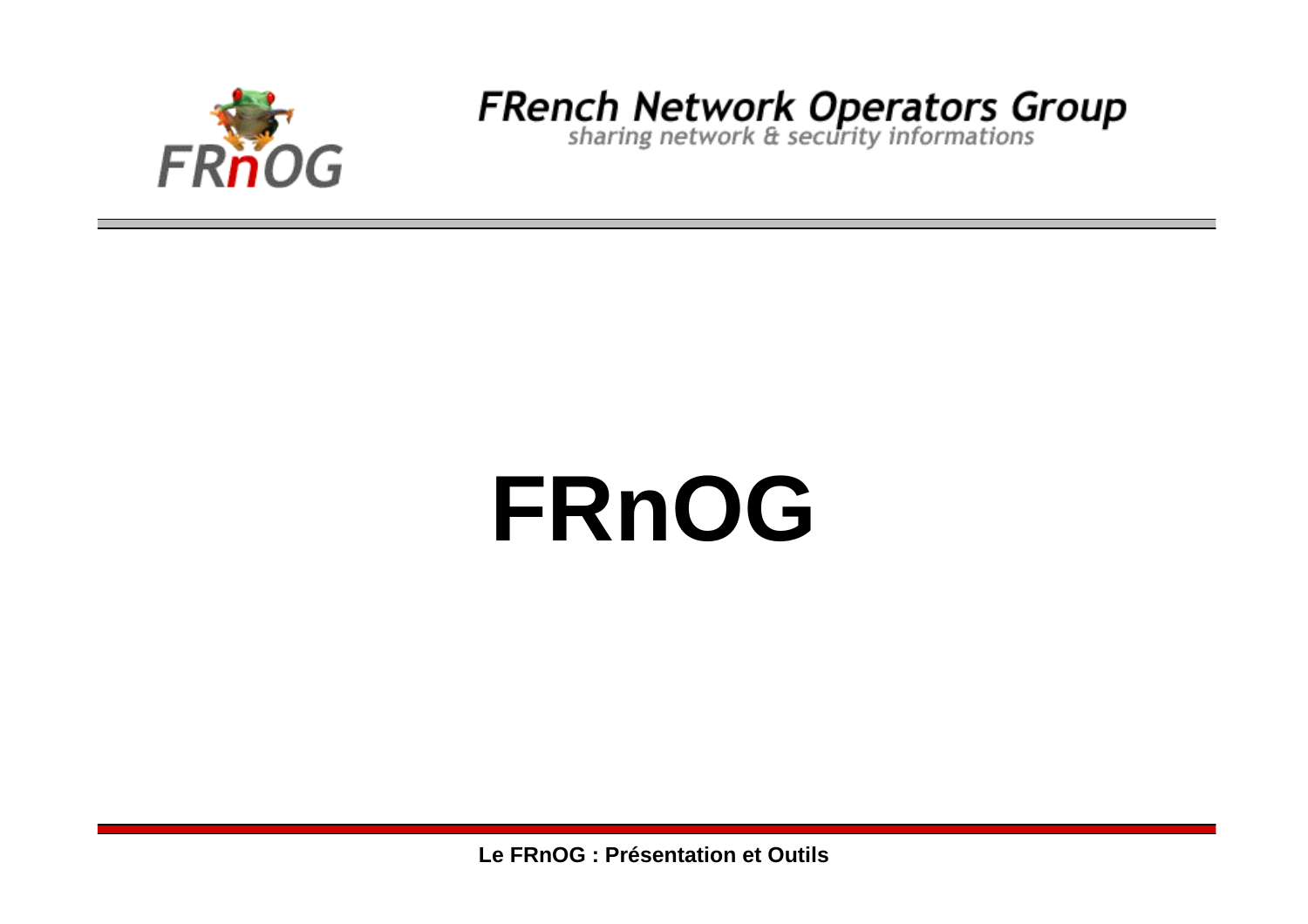

### WHAT IS IT?

• A « third-party » communication means between ISPs…

- Sharing network & security informations
	- News
	- Incidents
	- Questions

 $\bullet$  ...

• Research projects…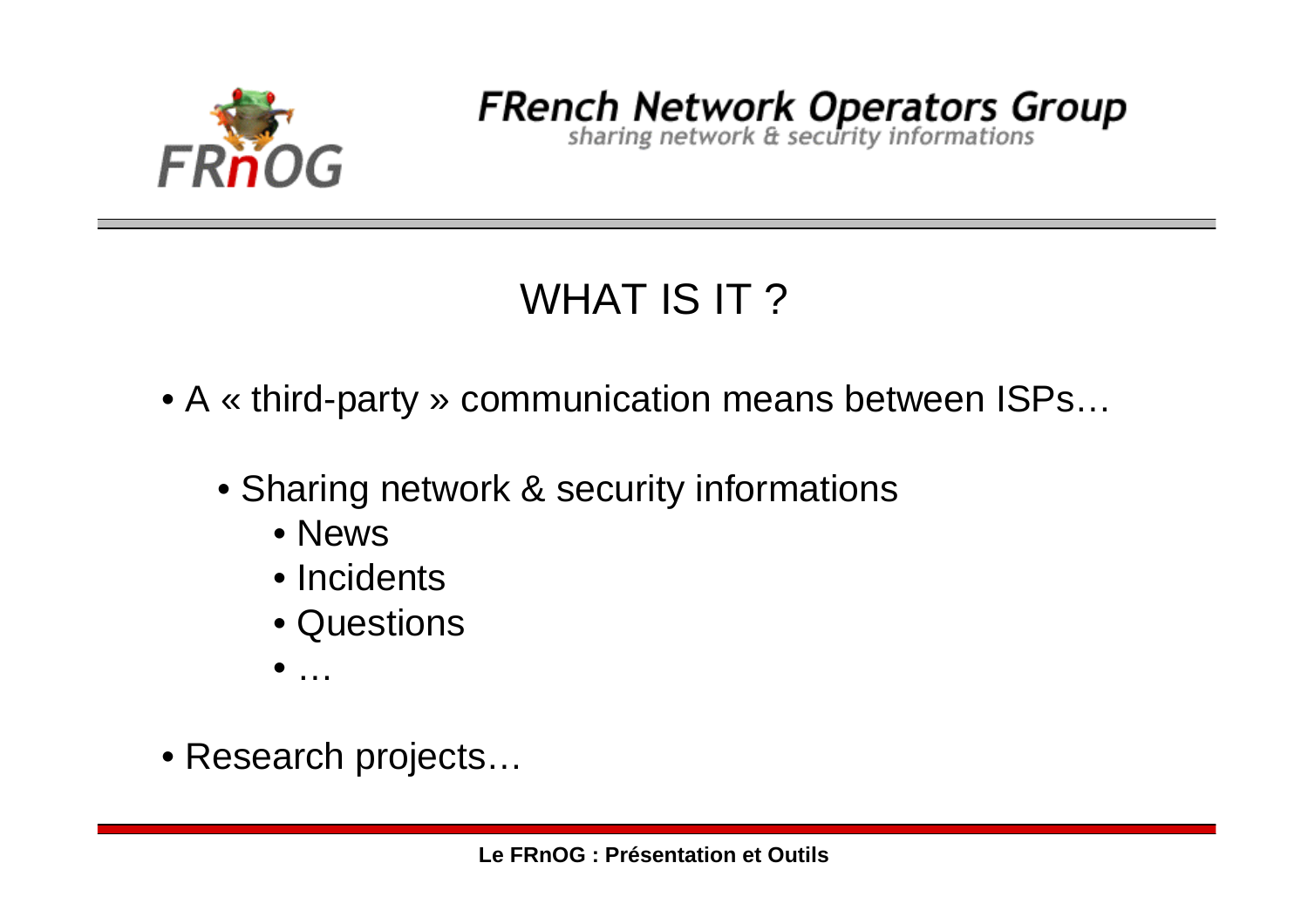

## HOW ?

- The mailing list (frnog@frnog.org)
- The website (www.frnog.org)
- The route-server (in common with SwiNOG)
- The meetings (4 / year)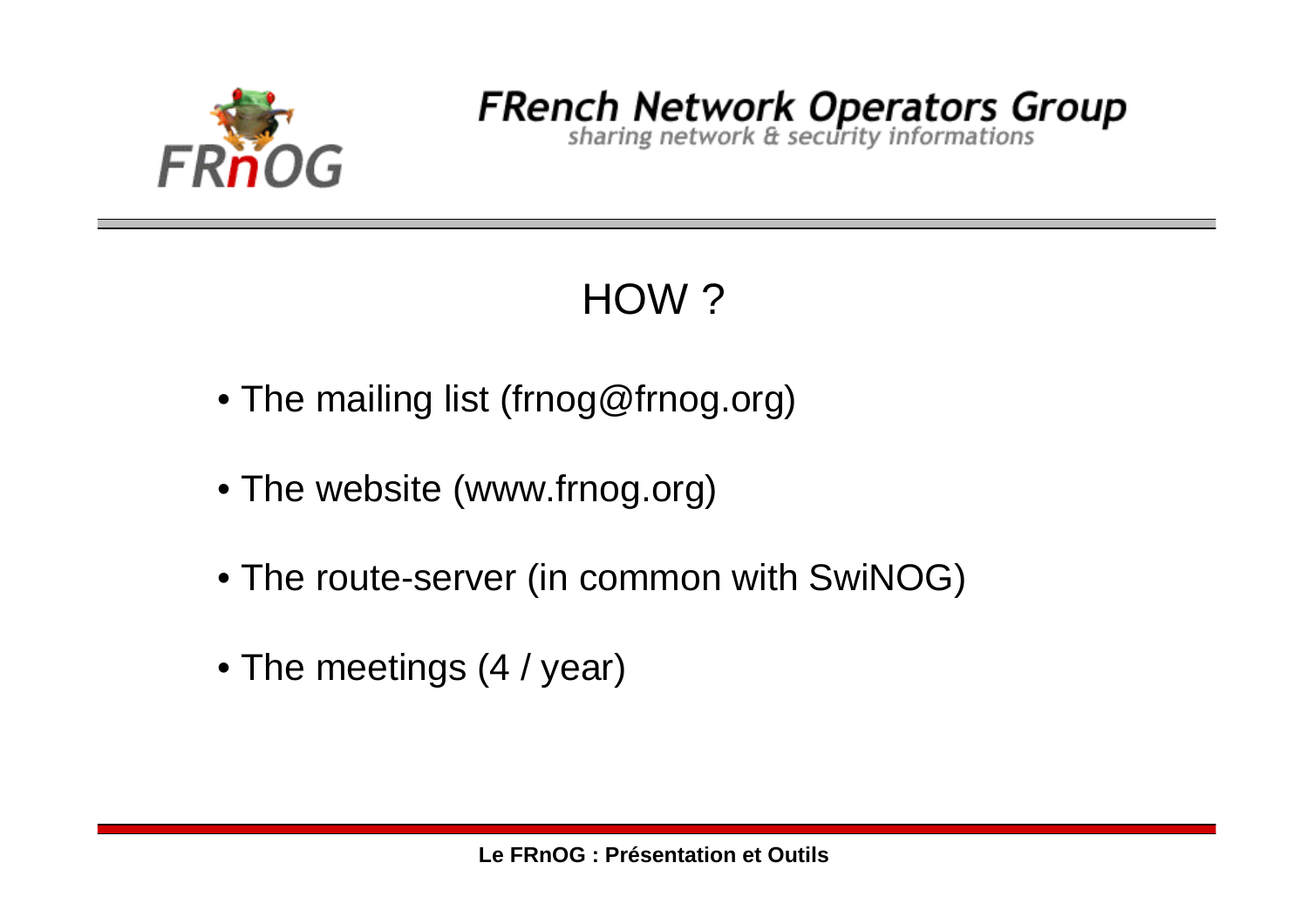

## WHY?

- The need for a better cooperation (DoS attacks, IPv6, ...)
- « Improving Internet in France »
- The need for help about network technologies
- Sharing ideas, publishing projects...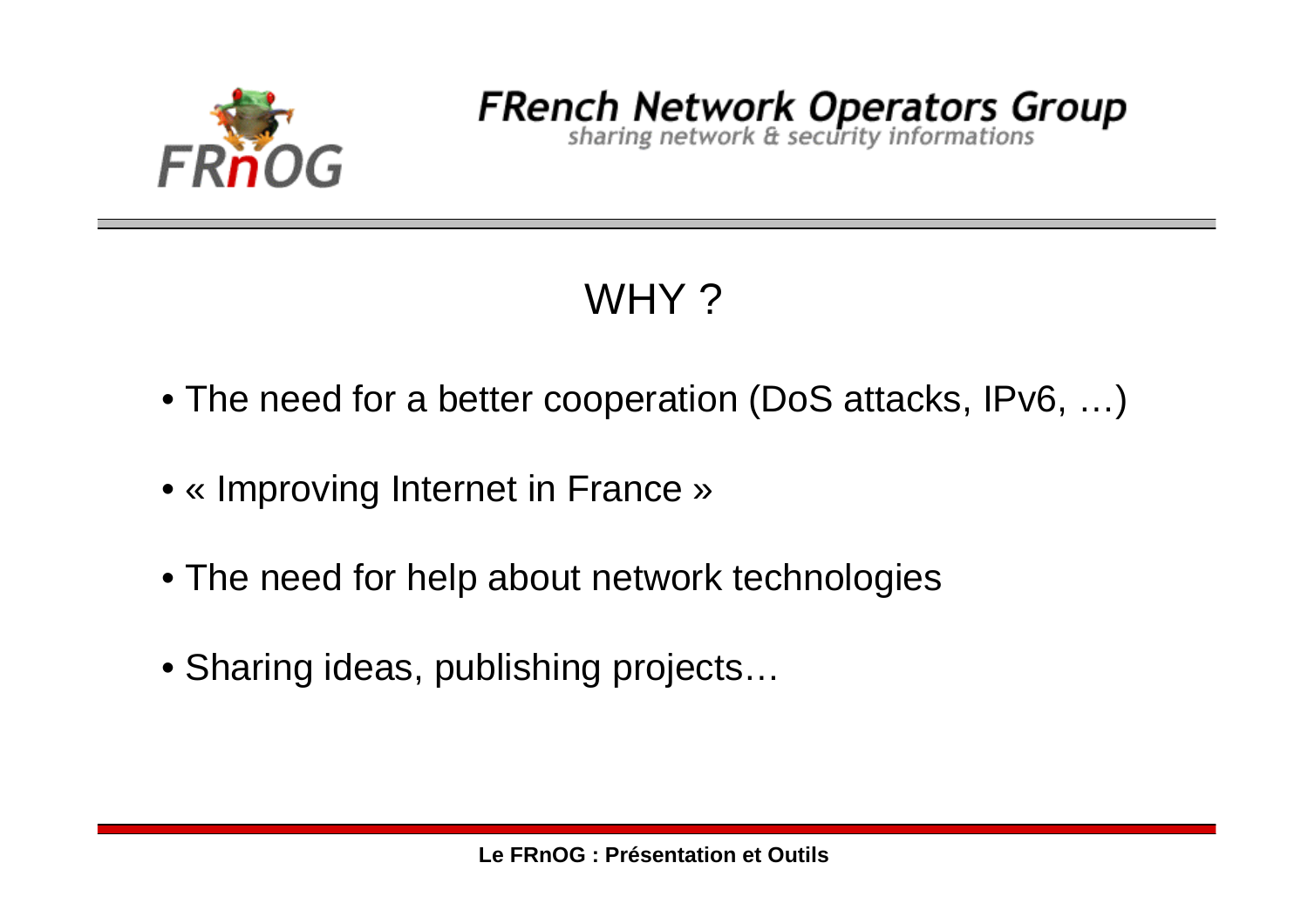

#### **Organization**

- No official association/structure
- Members are equal and membership is free
- Sponsoring keeps it alive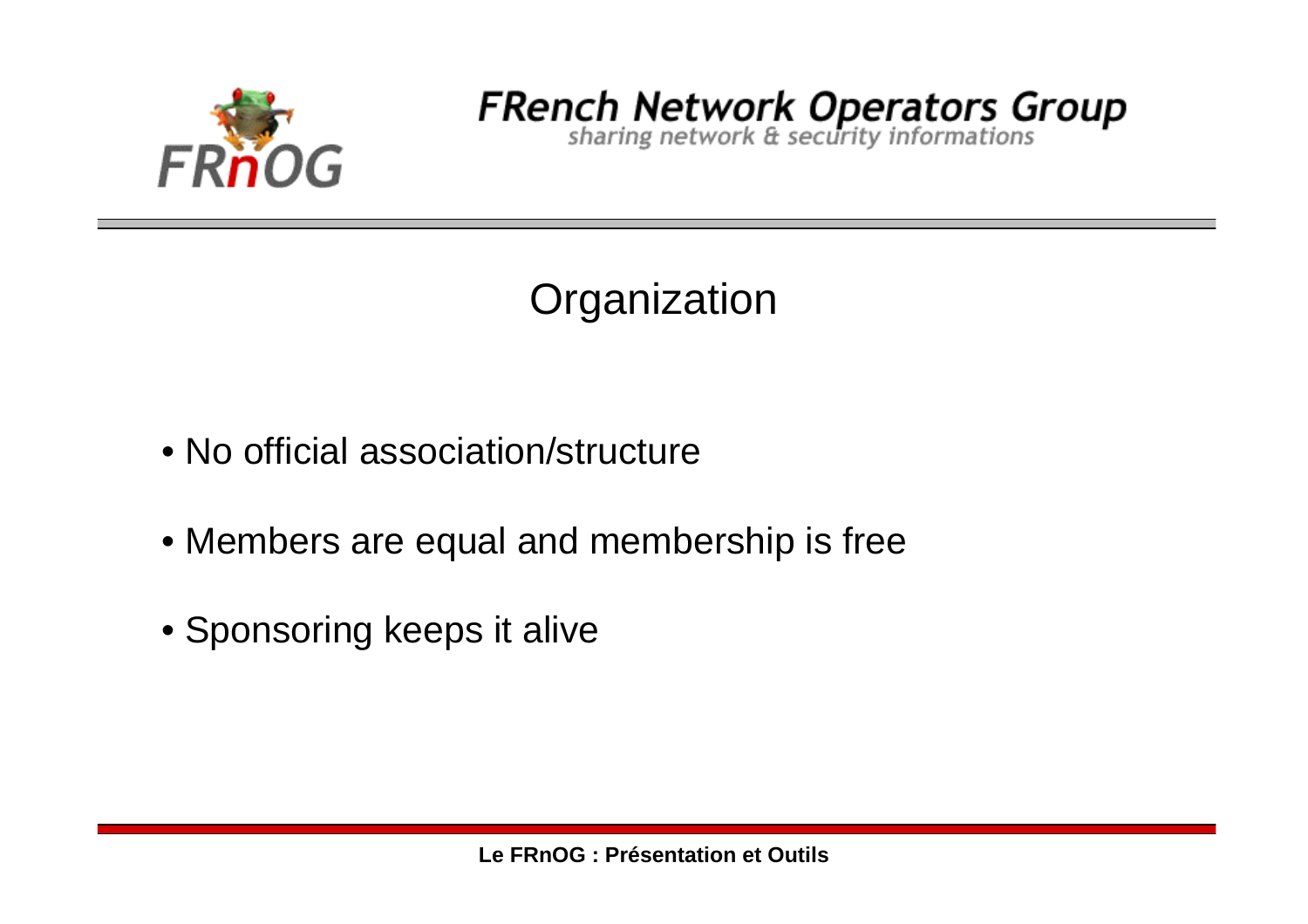

**FRench Network Operators Group**<br>sharing network & security informations

## THE ROUTE SERVER TOOLS

- 41 true peers / 30 peers via Oregon-IX bgp dump
- database research/analysis (bogus nets, whois, …)
- SYSCTL Lab Projects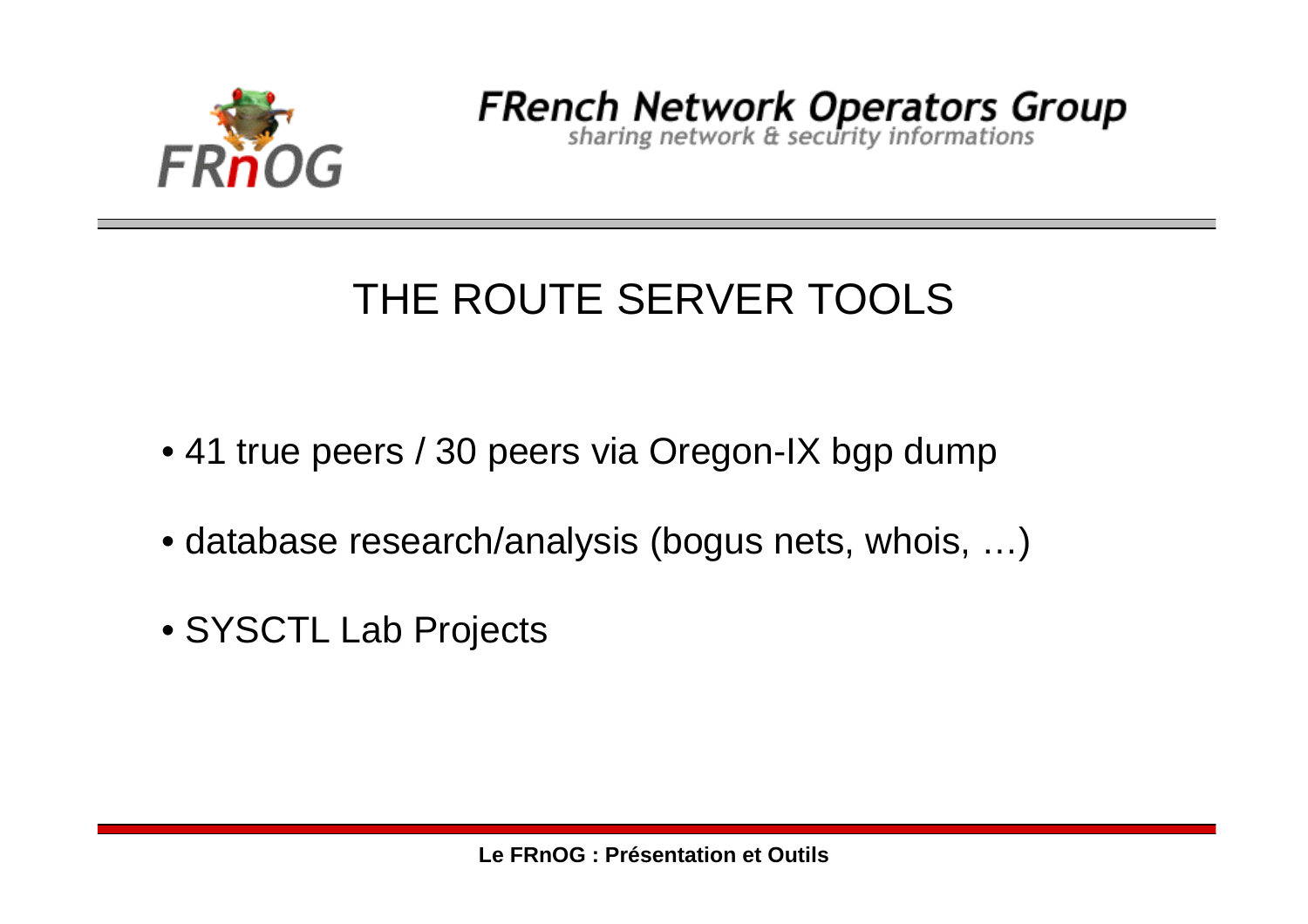

**FRench Network Operators Group**<br>sharing network & security informations

#### **Graphical Autonomous Systems Paths (GASP)**

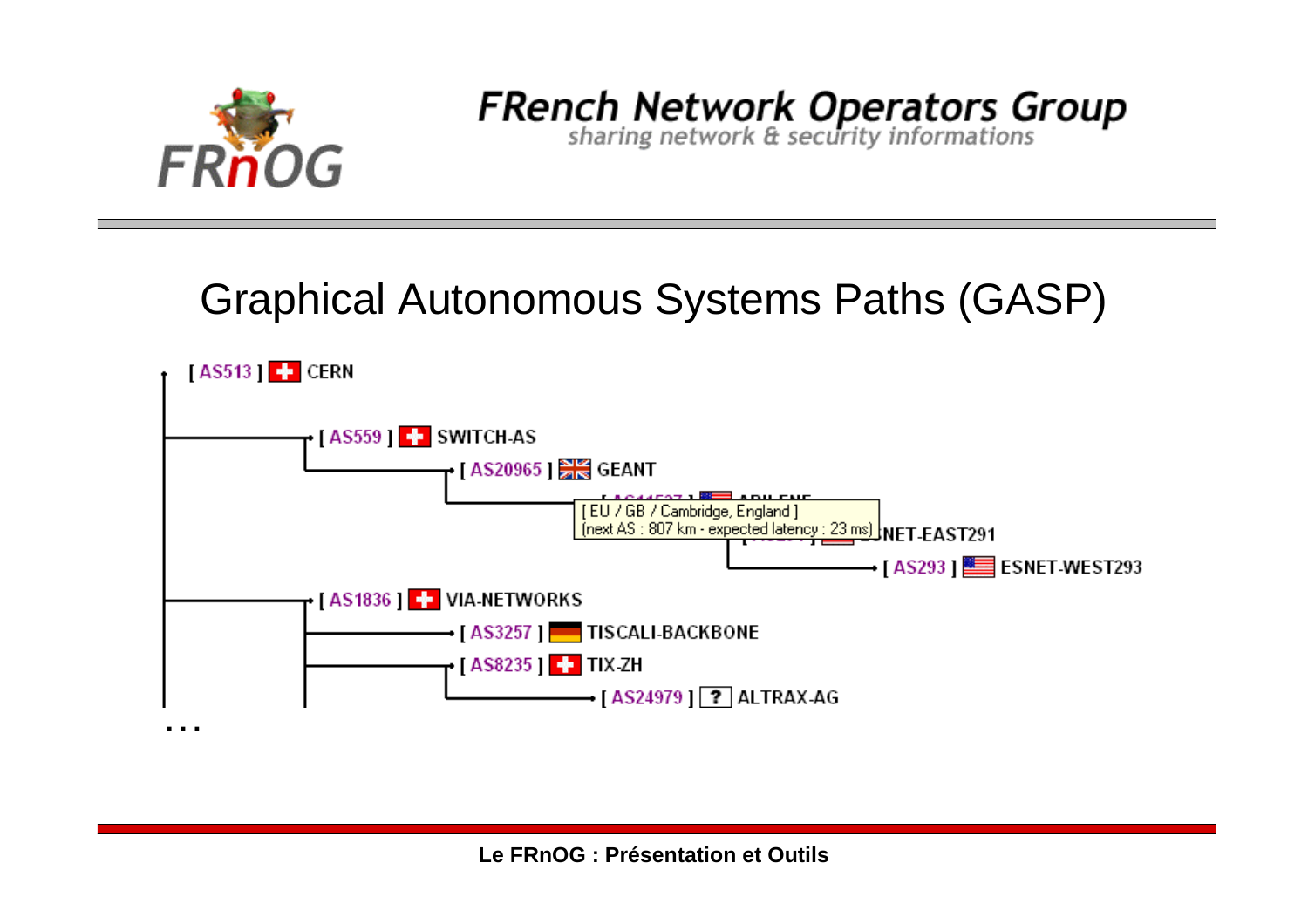

#### Mininets Monitoring

#### • Comparison of :

- The AS count in the routing tables
- The « mininets » AS count
- The number of portscans/day

… BGP flap statistics.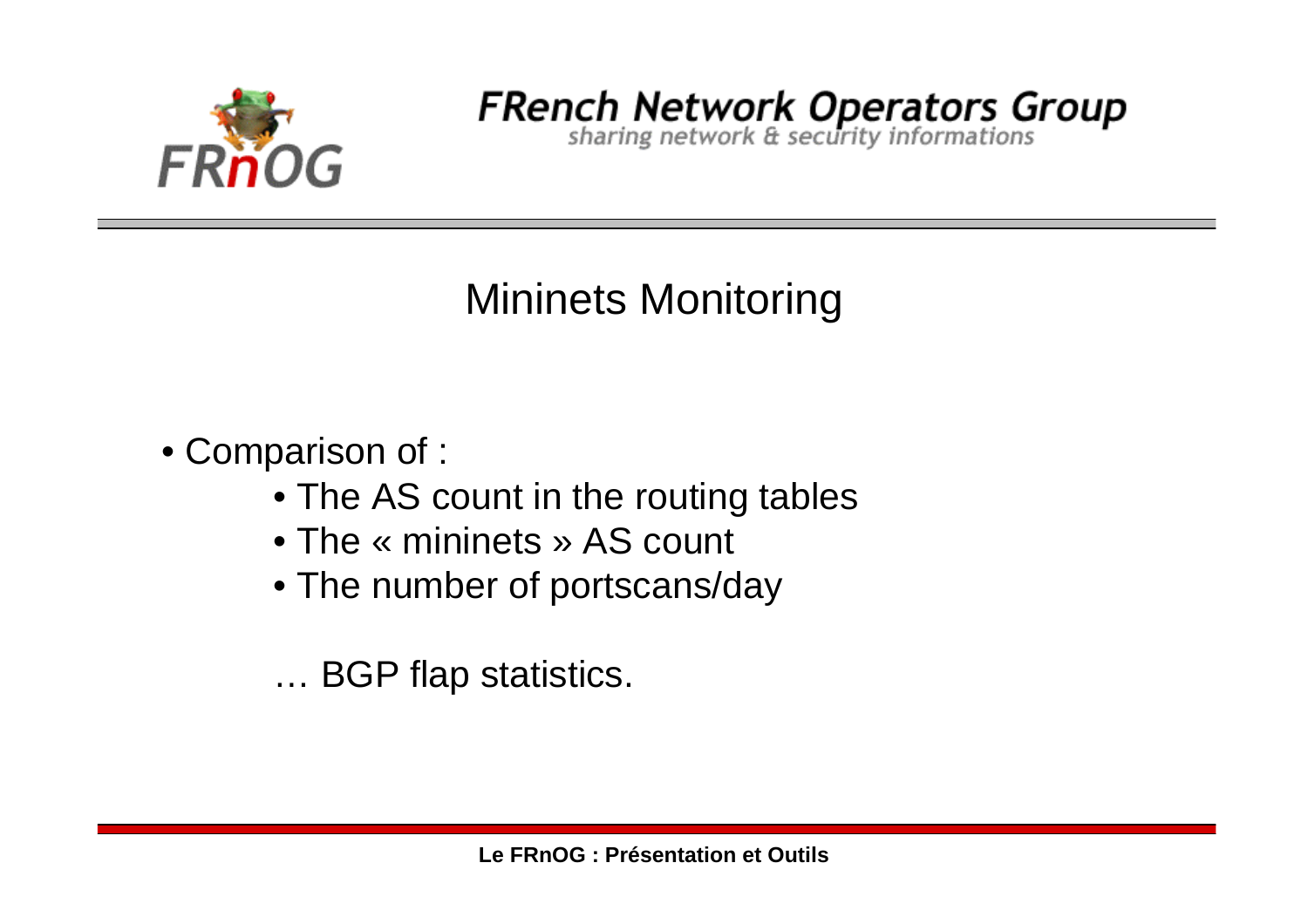

#### RootzMap

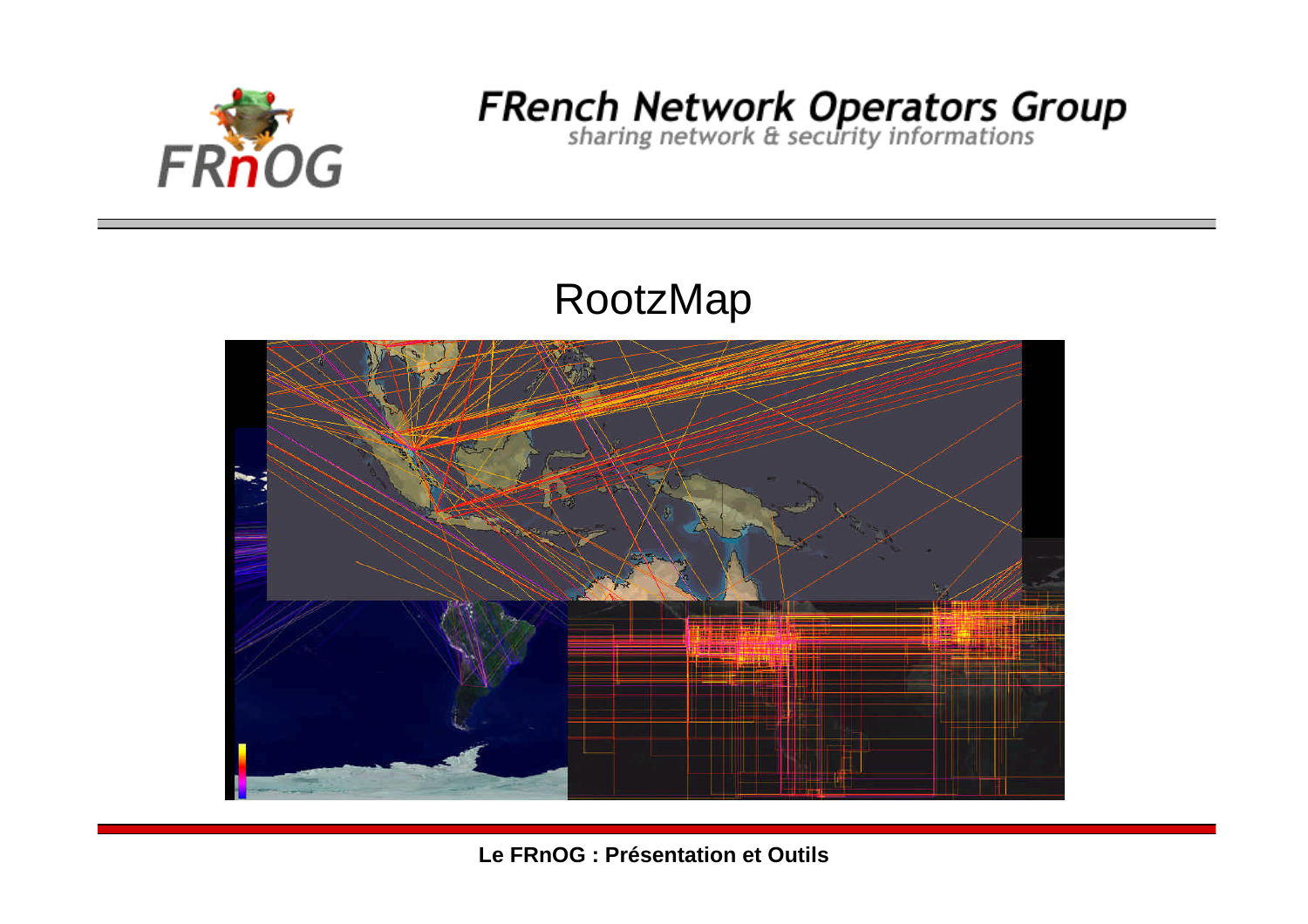

More to come...

- TILT : The Internet Living Tree (in 3D)
- NETEO : Internet (BGP) Weather Report